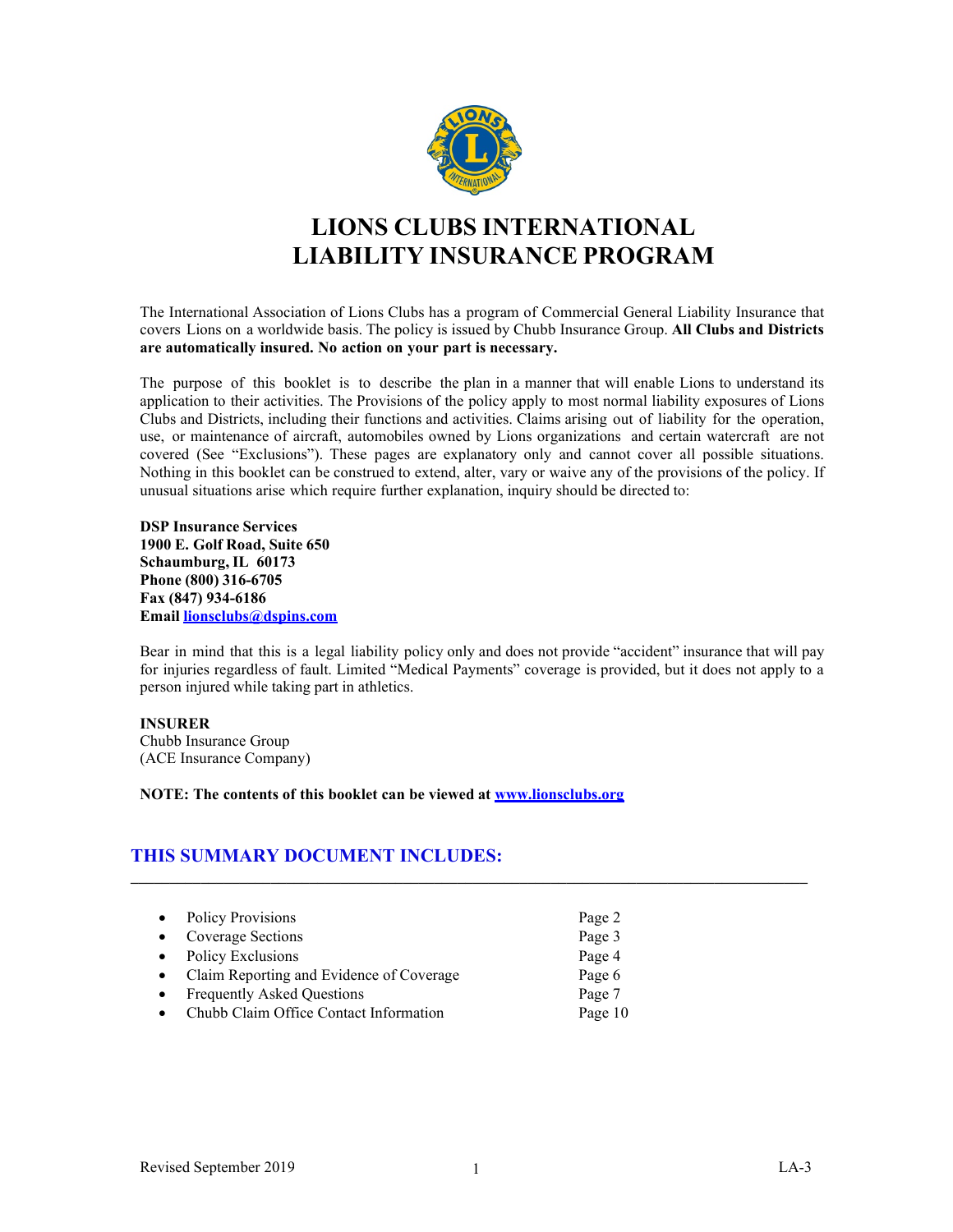# **POLICY PROVISIONS**

#### **NAMED INSURED**

The International Association of Lions Clubs, all Districts (Single, Sub - and Multiple) of said Association, all individual Lions Clubs organized or chartered by said Association, Leo Clubs, Lioness Clubs and any other Lions organization owned, controlled or operated by a Named Insured or by individual Lion members while acting on behalf of a Named Insured.

**\_\_\_\_\_\_\_\_\_\_\_\_\_\_\_\_\_\_\_\_\_\_\_\_\_\_\_\_\_\_\_\_\_\_\_\_\_\_\_\_\_\_\_\_\_\_\_\_\_\_\_\_\_\_\_\_\_\_\_\_\_\_\_\_\_\_\_\_\_\_\_\_\_\_\_\_\_\_\_\_\_\_\_\_\_\_\_**

If an entity falls within this definition, it is a named insured under the policy. Note, however, that the Constitution and By-Laws of the International Association of Lions Clubs provide that no individual or entity other than Lions Clubs and Districts may use the Lions name or emblem without a specific license granted by the International Board of Directors (See question number 20). We cannot issue a certificate of insurance showing such an entity as the insured unless approval has been granted.

#### **ADDITIONAL INSUREDS (GENERAL LIABILITY ONLY)**

- Lion, Leo and Lioness Directors, Officers, Employees and Members are included as additional insureds for liability incurred while acting in such capacities.
- Individual volunteer workers are included as additional insureds for liability incurred while working in Lions projects.
- Persons or organizations, public or private, granting use of premises for Lions activities are included as additional insureds for their liability arising out of the use of such premises by Lions, except when liability is due to sole negligence of the person or organization granting such use. Premises are defined as real property including structures thereon.

Also included, as additional insureds, are states or political subdivisions that issue permits to a Named Insured for liability arising out of the Named Insured's activities under said permit.

#### **LIMITS OF INSURANCE (applicable for each individual Club)**

| Designated Location/General Aggregate Limit     | \$2,000,000 |
|-------------------------------------------------|-------------|
| Products-Completed Operations Aggregate         | \$2,000,000 |
| Personal & Advertising Injury Limit             | \$1,000,000 |
| Damage to Premises Rented to You                | \$1,000,000 |
| Premises Medical Expense Limit (Any one person) | 5.000       |

The Limit of Liability applicable to each occurrence is \$1,000,000 for Bodily Injury and Property Damage combined. The coverage afforded is subject to an annual program aggregate. **If the activities of your Club or Lions Organization are such that you desire a larger limit of liability, it is recommended that you arrange locally for an Umbrella or Excess Liability policy.**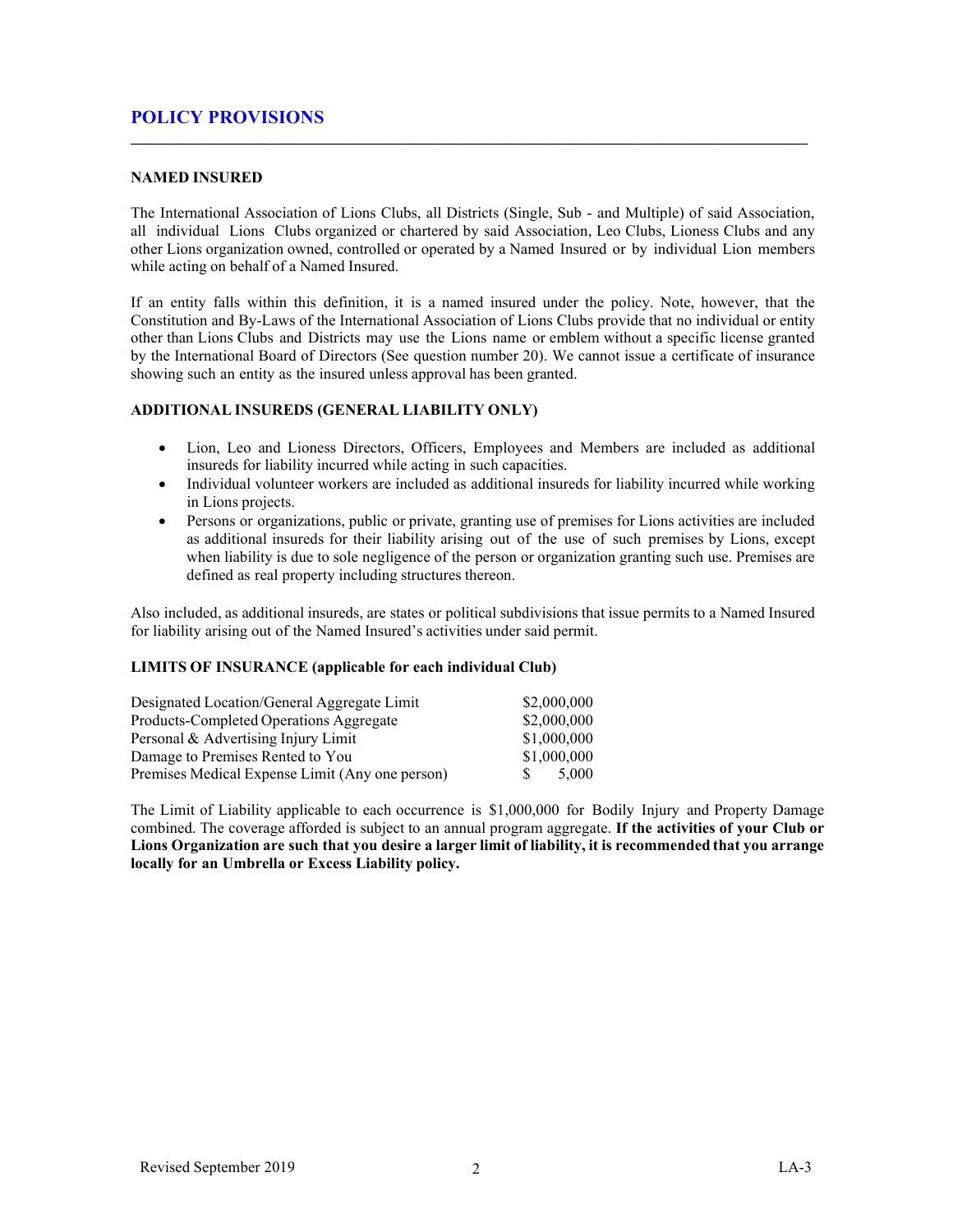# **COVERAGE SECTIONS**

#### **General Liability**

The policy pays sums that the insured, including Lions Clubs and Districts and individual members and volunteer workers, becomes legally obligated to pay as damages to third parties because of Bodily Injury or Property Damage caused by an occurrence arising out of or in the course of Lions functions and activities.

**\_\_\_\_\_\_\_\_\_\_\_\_\_\_\_\_\_\_\_\_\_\_\_\_\_\_\_\_\_\_\_\_\_\_\_\_\_\_\_\_\_\_\_\_\_\_\_\_\_\_\_\_\_\_\_\_\_\_\_\_\_\_\_\_\_\_\_\_\_\_\_\_\_\_\_\_\_\_\_\_\_\_\_\_\_\_\_**

The following liability coverages are provided: Premises, Operations and Activities Products and Completed Operations Owners and Contractors Protective Contractual Liability Personal Injury & Advertising Injury Damage to Premises Rented to You Incidental Malpractice Medical Payments

Please review this booklet for additional details regarding this coverage.

#### **Automobile Liability**

Liability for the use of automobiles owned by a Named Insured is NOT covered. If a Lions organization owns an automobile, it must be separately insured. The liability of a Lions organization (Named Insured) for the use of hired or non-owned automobiles (including members' automobiles) is covered, but only as excess over the owner's insurance. Coverage is afforded to a Lion member or volunteer while using an auto you borrow or rent from such individuals. This coverage would be excess of the owner's insurance. The term "automobile" includes busses, trucks and trailers.

The policy does not provide physical damage coverage for any automobiles used in connection with Lions activities. Automobiles your club might rent or borrow are a particular concern. **If you rent an automobile, be sure to purchase insurance from the rental company to cover damage to the vehicle.**

The same limitations apply to other property you might rent, borrow or use. See questions 4 and 5 for further comments.

#### **Exception**

In certain countries there are compulsory motor vehicle laws fixing responsibility on the owner for accidents arising out of the use of an automobile. In other countries there are laws regulating automobile insurance that could render the coverage provided by this program invalid. In such countries, the Hired, Rented and Non-Owned Automobile Liability coverage would not apply.

#### **Contractual Liability**

If your club enters into a written contract, it is likely that it will contain a "Hold Harmless Agreement" which requires you to protect the other party from injury or damages arising out of your activities. Many agreements that used to be made on a handshake now require a written contract to define each party's rights and obligations. The policy does provide Contractual Liability insurance, but the contract might contain unfair or ambiguous wording that would not be covered. Legal advice is necessary when entering into contracts. Specific legal advice concerning leases and other agreements should be provided by local legal counsel. See question 21 for further comments.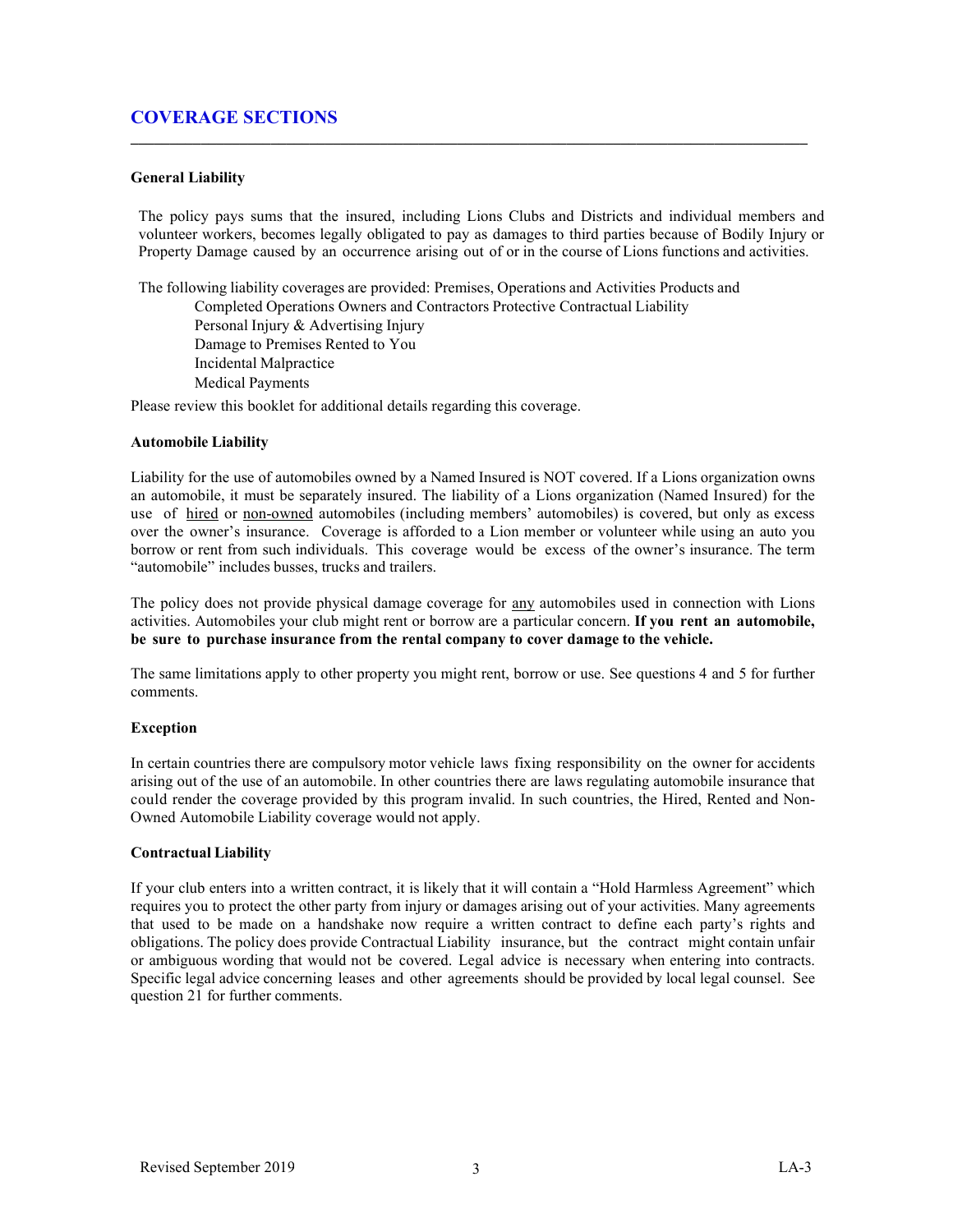## **EXCLUSIONS**

The policy is the 2001 ISO Commercial General Liability form on an occurrence basis and contains the exclusions usual to such insurance, including:

**\_\_\_\_\_\_\_\_\_\_\_\_\_\_\_\_\_\_\_\_\_\_\_\_\_\_\_\_\_\_\_\_\_\_\_\_\_\_\_\_\_\_\_\_\_\_\_\_\_\_\_\_\_\_\_\_\_\_\_\_\_\_\_\_\_\_\_\_\_\_\_\_\_\_\_\_\_\_\_\_\_\_\_\_\_\_\_**

- Liability arising out of employment related perils is NOT covered.
- Liability arising out of the operation, maintenance or use of automobiles owned by a Named Insured is NOT covered.
- Liability arising out of the operation, use or maintenance of aircraft is NOT covered.
- Liability arising out of the operation, maintenance or use of watercraft owned by a Named Insured is NOT covered.
- Pollution and Asbestos exclusions apply.
- The Liquor Liability exclusion applies. Liability arising out of the sale or serving of alcoholic beverages is NOT covered. When Clubs or Districts sell or serve alcoholic beverages or distribute alcoholic beverages at a fund-raising activity or event, separate Liquor Liability insurance should be arranged locally if available in your jurisdiction. The Association's experience in liquor liability situations is such that it cannot recommend, and in fact discourages, clubs from participating in events involving the sale or serving of alcoholic beverages.

#### **The policy is excess over any other valid and collectible insurance.**

#### **SPECIAL ACTIVITIES**

In general, the policy applies to most operations and activities of Clubs and Districts with the exception of the operation, use or maintenance of aircraft, automobiles owned by the Club or District and certain watercraft. However, we emphasize that proper Certificates of Insurance should be obtained from any party who conducts an activity sponsored by Lions. Concessionaires or any parties conducting functions for Lions should carry their own liability insurance and their policy should name the Lions Club or District as an additional insured.

Persons or organizations granting use of premises used by Lions are included as additional insureds under your policy with respect to their liability for your use of their premises. Where necessary, Certificates of Insurance can be issued in their favor upon request.

#### **SAFETY OFFICER**

Each Lions Club or other organization should designate a Safety Officer with duties to include:

1. Review this booklet and pages 4, 5 and 6 in particular as they apply to activities being planned.

2. Review each Club activity from a safety standpoint and identify potential hazards.

3. Complete the self-inspection checklist for each activity (available on the Association's website) and keep a copy on file.

4. Ensure that there is adequate supervision of the event for the protection of Lion members, spectators, participants and the public.

5. Obtain Certificates of Insurance from circuses, carnivals, concessionaires, or other operators who conduct or participate in Lions events and have them name your Lions Club as additional insured.

6. Gather all significant information on any incident that might result in a liability claim and report it promptly to the insurance company as instructed in this booklet.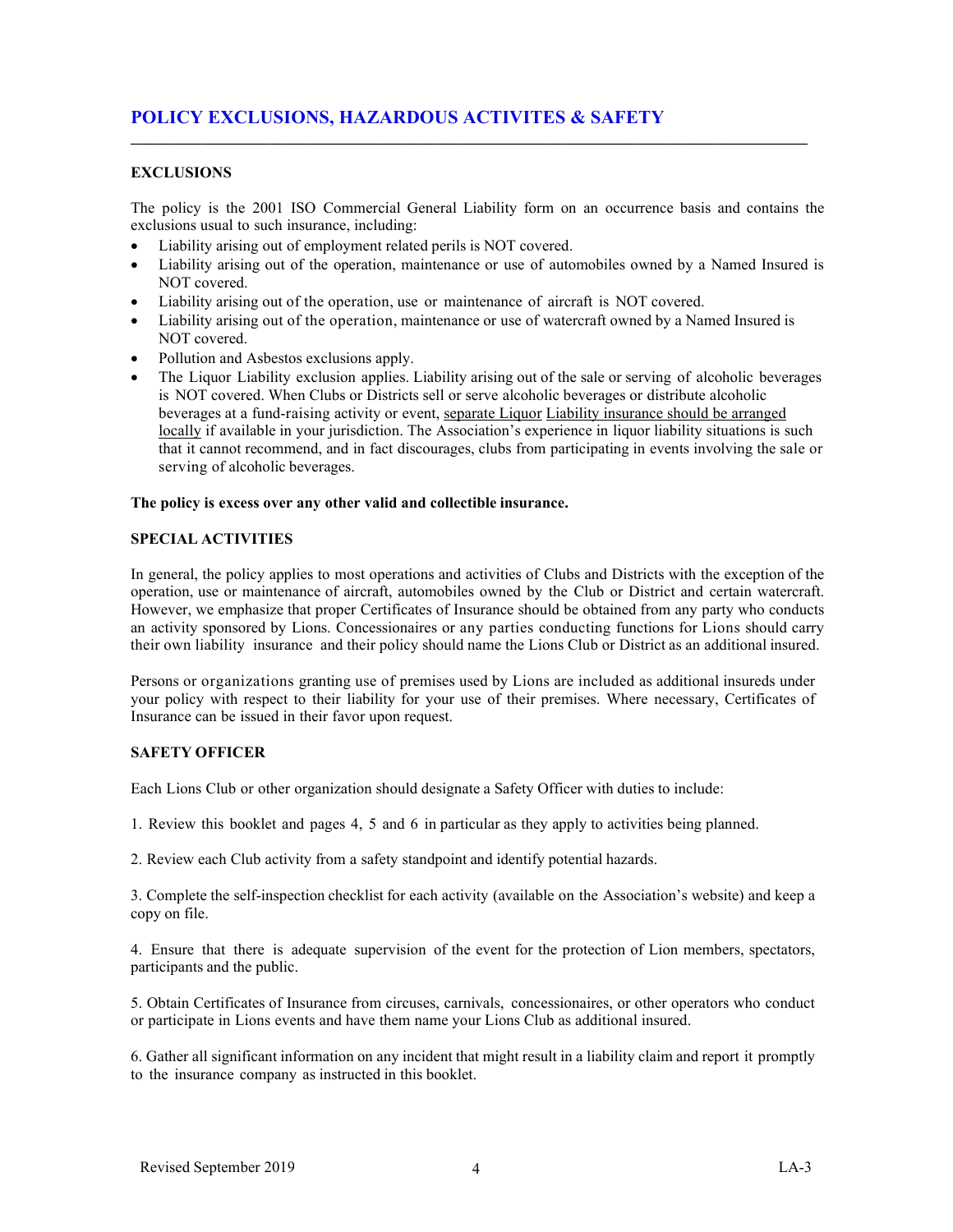# **HAZARDOUS ACTIVITIES**

Experience over the years has shown that certain activities are quite hazardous. Some of these are:

- DUNK TANKS
- CARNIVALS, CIRCUSES AND RODEOS
- EVENTS WHERE ALCOHOL IS SERVED
- AMUSEMENT RIDES SNOWMOBILE, GO-KART, SKATEBOARD AND OTHER RACES AND **CONTESTS**
- ROCK CONCERTS
- FIREWORKS DISPLAYS & SALES
- PARKS, PLAYGROUNDS, SWIMMING POOLS
- CONSTRUCTION & DEMOLITION PROJECTS
- TRACTOR PULLS INCLUDING TRUCK OR PICKUP PULLS

Your Club should seriously consider the risk involved in conducting these or similar types of activities. If they are held, the Safety Officer should develop and monitor a safety plan for the activity. If events are sponsored by Lions but conducted by others, be sure to obtain Certificates of Insurance indicating that the operator conducting the activity has adequate liability insurance naming the Lions Club as additional insured. If you undertake a joint project with another organization, the cosponsor is NOT protected by our policy and should have adequate insurance of its own.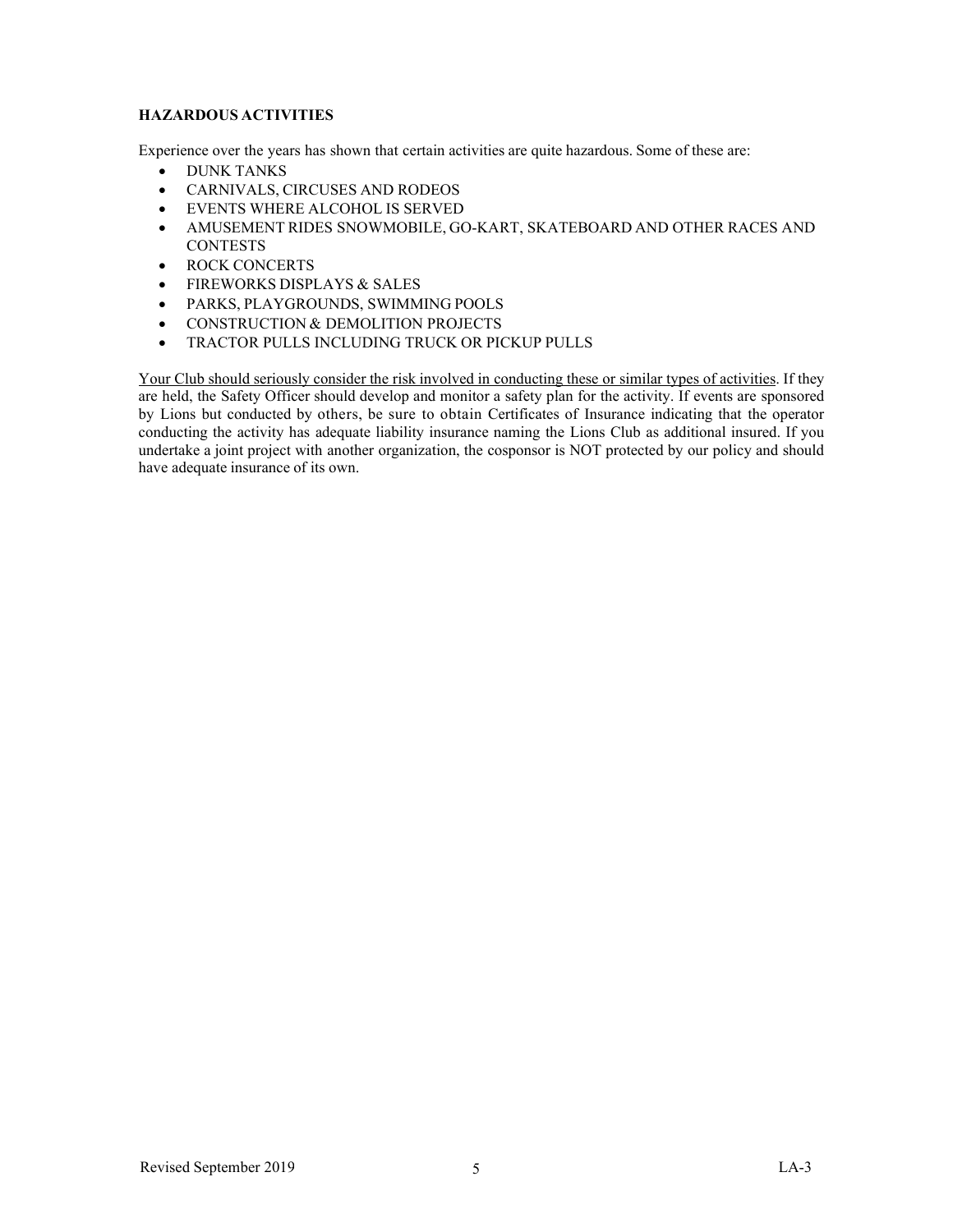### **PREMIUM PAYMENT**

The costs of this insurance program are paid by the International Association of Lions Clubs.

# **CLAIM COSTS**

The cost of the insurance program is directly related to the cost of claims. The cost of each claim adds to the amount paid by the International Association of Lions Clubs and Lion members through payment of their International dues. Since it is Lions' money that pays the claims, it is important that Lions Clubs and other insured's make safety a priority in the conduct of their activities.

## **EVIDENCE OF COVERAGE**

Coverage afforded by the program is automatic. If you are required to provide evidence of coverage, a certificate of insurance may be immediately printed online 24 hours a day 365 days a year at: **[www.lionsclubs.org](http://www.lionsclubs.org/)** in the Member Center/Resources section. **You can also request a Certificate of Insurance by calling (800) 316-6705, faxing your request to (847) 934-6186 or sending an e-mail to [lionsclubs@dspins.com](mailto:lionsclubs@dspins.com.)**.

**DSP Insurance Services will make every effort to issue certificates within 2 business days, but please allow up to 7 business days for receipt of all certificates.**

#### **CLAIM REPORTING**

All claims, or occurrences which might lead to claims, should be reported promptly to Chubb Insurance Group. **In the U. S. call (888) 217-8074 or outside the U.S. call (866) 809-0396.** Contact this number with full details of the occurrence. A listing of international claim offices is included herein.

When a claim situation arises, DO NOT admit liability or suggest that compensation will be offered. If correspondence or other communication is received indicating that a claimant feels a Lions member, Club or District is responsible for damage or injury, an immediate report should be made.

Satisfactory claim settlements can best be made by those properly trained for this function. No Lion or Lions representative should enter negotiations with a claimant unless requested to do so by the insurance company or the General Counsel of Lions Clubs International.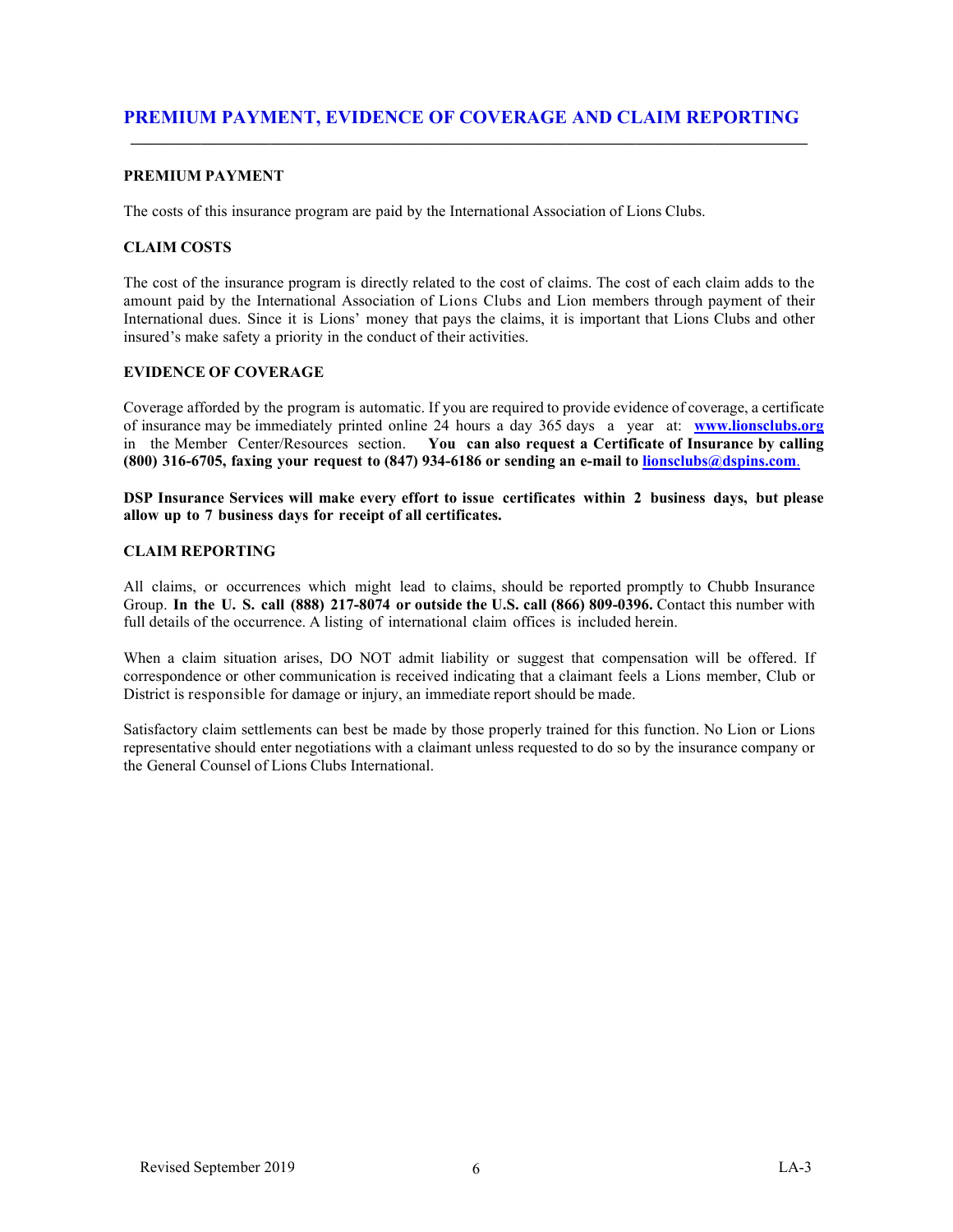# **FREQUENTLY ASKED QUESTIONS**

#### **\_\_\_\_\_\_\_\_\_\_\_\_\_\_\_\_\_\_\_\_\_\_\_\_\_\_\_\_\_\_\_\_\_\_\_\_\_\_\_\_\_\_\_\_\_\_\_\_\_\_\_\_\_\_\_\_\_\_\_\_\_\_\_\_\_\_\_\_\_\_\_\_\_\_\_\_\_\_\_\_\_\_\_\_\_\_\_ TYPICAL QUESTIONS AND ANSWERS I. DOES THE POLICY APPLY TO?**

#### **1. Injury to a Lion or volunteer worker working on a Lions project?**

Only if there is legal liability resulting from negligence of an insured. The Medical Expense Limit of \$5,000 would apply regardless of liability.

#### **2. Food poisoning?**

Yes.

**3. Legal liability for damage to buildings and their contents rented or used by Lions?** The policy covers Lions for their liability for fire damage to buildings while rented or temporarily occupied by Lions with the permission of the owner. Coverage also applies to Lions liability for damage to buildings and their contents from causes other than fire, while rented to Lions for seven or fewer consecutive days.

#### **4. Liability for operation of automobiles (including busses, trucks and trailers) hired by, rented by or loaned to Lions organizations?**

Yes. The owner's insurance is primary, but this policy provides excess and contingent liability coverage for the Named Insured. We cover the legal liability of the Club or District a s well as the liability of a Lion member or volunteer who allows use of their vehicle for Lion business.

# **5. Damage to property owned or used by**

**Lions or in their care, custody or control?**

No.

**6. Lions liability for injury to a participant in a sporting event or other similar activity conducted by Lions?** Only if there is legal liability resulting from negligence of an insured. The Medical Payments coverage does not apply to a person injured while taking part in athletics.

# **7. Zone, District and other Lions conventions?**

Yes.

**8. Does a Leo, Lioness, Club Branch, New Century o r Campus Club have the same protection under the plan as a Lions Club?**  Yes.

#### **II. OTHER QUESTIONS**

#### **9. Our Club owns a building (or park or other facility) at which we conduct activities. These are often open to the public and admission may be charged. We also rent the building to others for various activities. Are these several phases of building operations covered for our legal liability?**

Yes. However, others who rent or use the building or facility should carry their own liability insurance and include your club as an additional insured. Our policy does not protect the renter or user for their liability. If alcoholic beverages are served or sold, you or the user should arrange liquor liability insurance to protect both parties if required under the laws of your jurisdiction.

#### **10. Are any Worker's Compensation benefits provided?**

No. If your club hires any employees you should arrange separate Workers Compensation insurance. If your club engages a contractor, carnival operator or other service provider, you should obtain a certificate of insurance which includes Workers Compensation coverage from them.

#### **11. Our Club operates a Glaucoma Clinic. Are we covered for malpractice on the part of a doctor we employ? Is a doctor who donates his services covered?**

Your Club and its members would be protected for their contingent liability for the doctor's acts while employed by or donating services. However, the policy does not afford malpractice coverage for the doctor's professional liability. Nurses, physician's assistant, dentists and other trained / licensed medical technicians are treated the same as doctors when performing services within their profession.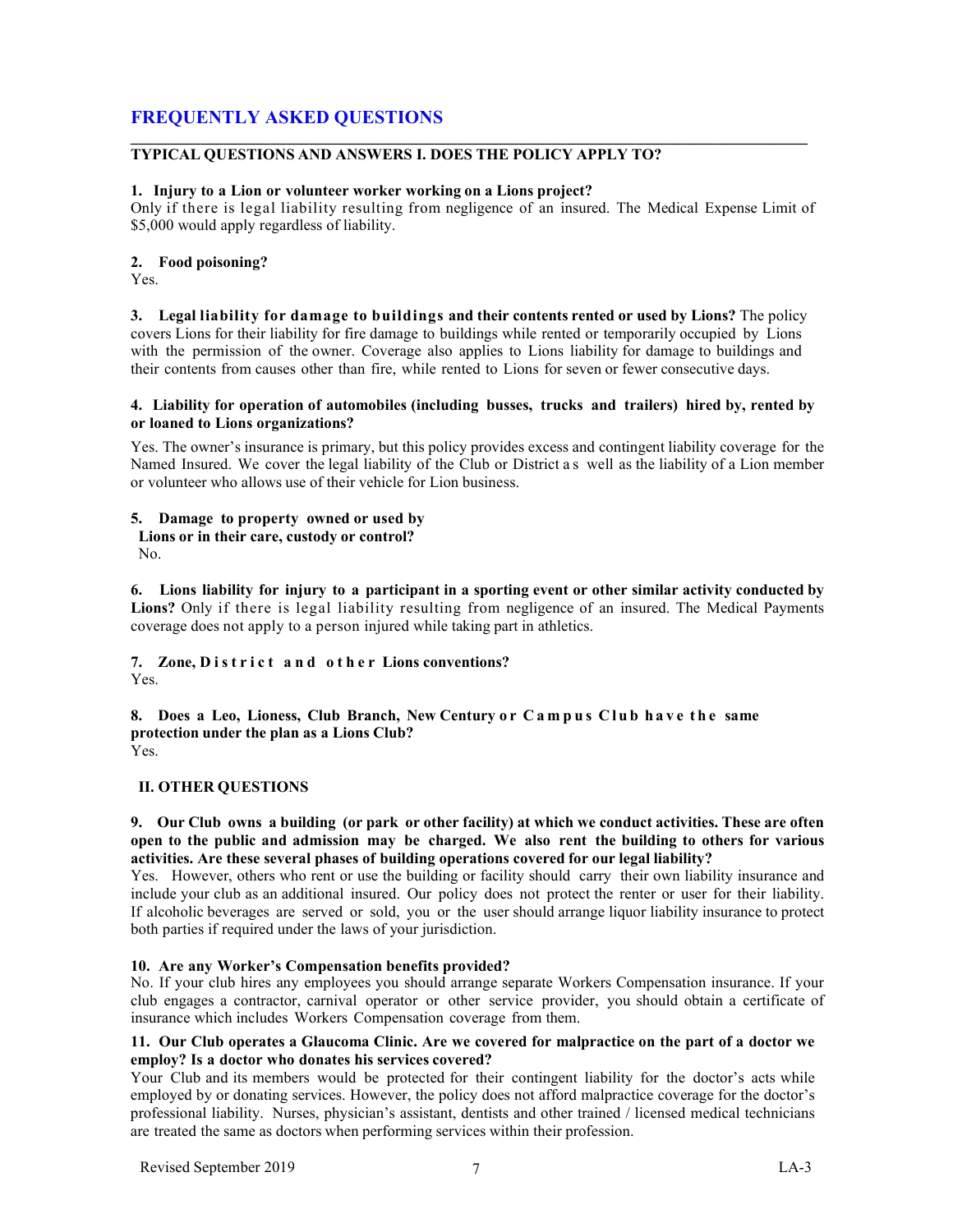#### **12. Is all coverage excluded for events at which we sell or serve alcoholic beverages?**

No, the policy still covers the event, but the liquor exclusion applies to liability arising out of the sale or serving of alcoholic beverages.

#### **13. Is "Medical Payments" coverage provided which will pay for medical expenses without regard to legal liability?**

Yes, but only to a limit of \$5,000 per person. The coverage does not apply to injury to a person injured while taking part in athletics.

#### **14. Our Club will conduct an aviation activity. How does the policy apply to this?**

The policy would apply to activities, concessions, etc., at the event, but would not cover accidents arising from the ownership, maintenance or use of any aircraft. The show operator or aircraft owners must carry adequate liability insurance. To be protected you must have your Club named as additional insured under the operator's or owner's insurance or arrange separate coverage protecting your Club for the event.

#### **15. A Lion is driving his car on Lions business and strikes a tree, damaging his car and injuring himself. Is there any coverage under this policy?**

No. We do not provide physical damage insurance on cars used on Lions business and there would be no legal liability or medical payments coverage for the injury to the Lion member driving their own vehicle.

#### **16. Our Club owns a refreshment trailer from which we sell food and beverages at fairs, carnivals, picnics or other functions. Do we need separate liability insurance?**

If the trailer is subject to a compulsory financial responsibility law or motor vehicle insurance law your Club should purchase separate auto liability insurance. If not subject to such laws, and if the trailer is primarily used for other than the transporting persons or cargo, coverage would apply. However, our policy would be excess over the insurance on the vehicle towing the trailer in jurisdictions where such insurance extends to the trailer.

#### **17. Our Club sponsors a soccer league (or Little League or other similar activity) which is separately controlled by the league organization. Is the soccer league an insured under our policy?**

No. The league should have its own Liability coverage and should name your Lions Club as an additional insured. Sponsored athletic organizations should also carry Sports Accident insurance to cover medical expenses for participants who might be injured in the activities. The Medical Payments coverage under our policy does not apply to participants in athletic events.

#### **18. Does our club need to purchase Director's & Officers Liability Insurance?**

Lion Clubs, Districts and other Lion organizations should consider purchasing Director's & Officers liability insurance to protect the organization and its individual directors for alleged "wrongful acts". Such policies include coverage for damages, settlements and costs, as well as charges and expenses incurred in the defense of actions, suits or proceedings. The term "wrongful act" is typically defined to include any error, misstatement, misleading statement, act, omission, neglect or breach of duty committed by an insured person. Clubs may also elect to purchase crime coverage including "Employee Dishonesty" insurance. Also referred to as a "fidelity bond", this protection insures against loss of money, securities and other owned property as a result of dishonest acts committed by an employee, officer or director whether or not they can be identified, or if they are acting in collusion with other persons.

#### **19. What other coverage should our Club consider purchasing?**

As previously mentioned, in situations where alcohol is sold or served, you should arrange for liquor liability insurance. If your club owns or rents buildings or personal property, you should purchase coverage for damage to this property. Liability and Physical Damage coverage for owned vehicles including trailers, as well as physical damage coverage for rented or leased vehicles, should be considered. If your club has employees, it is important that you arrange for workers compensation coverage where required in your jurisdiction. Please consult with a local insurance agent to consider additional coverage your club may need.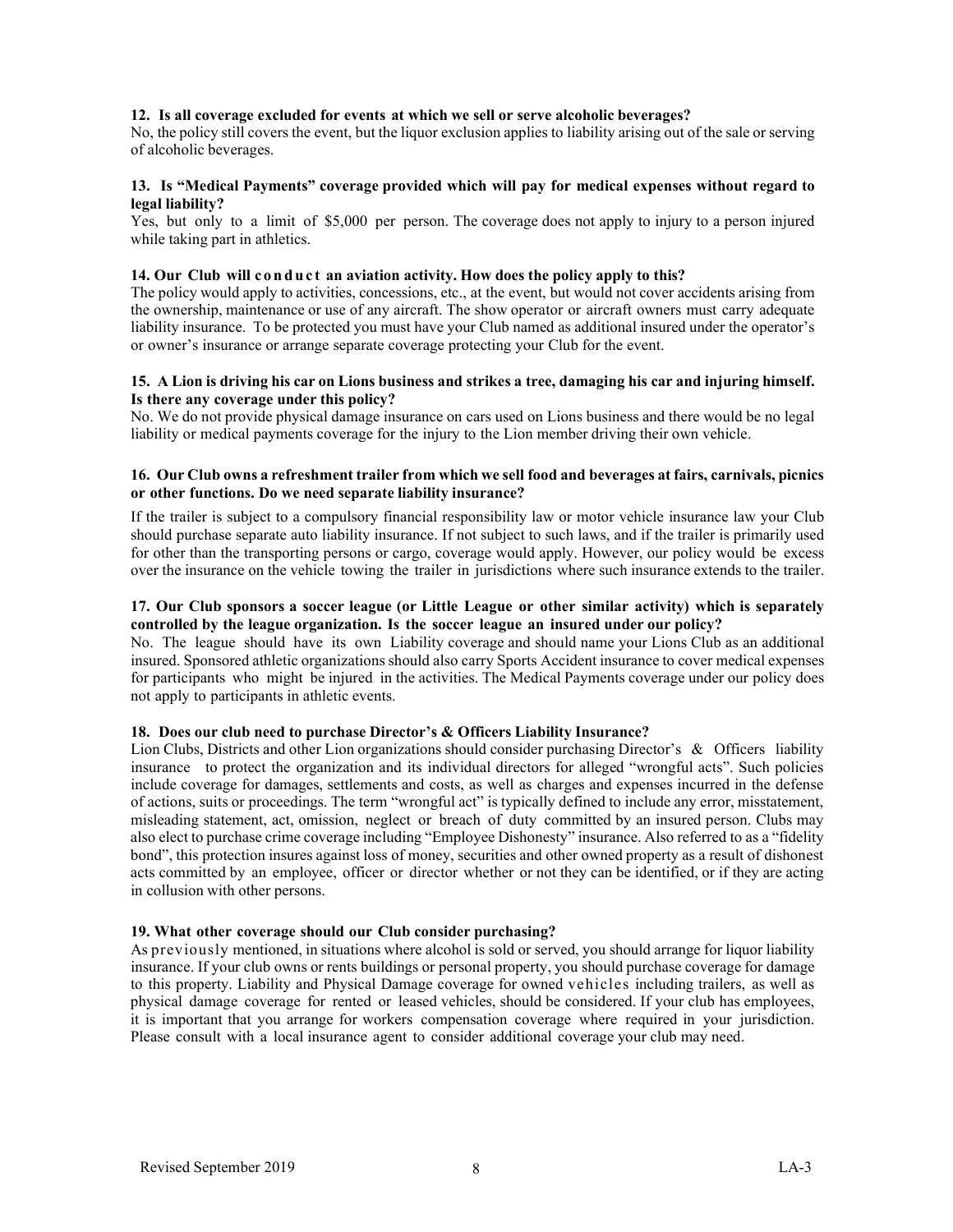#### **20. If our Lions Club allows the use of the emblem and /or the name "Lions" by another entity, are they insured under our policy?**

The Constitution and By-Laws of the International Association of Lions Clubs provide that no individual or entity other than Lions Clubs and Districts may use the Lions name or emblem without a specific license granted by the International Board of Directors. Application for such license may be obtained on the Association website using this link[, http://members.lionsclubs.org/EN/resources/publications-forms/legal.php](http://members.lionsclubs.org/EN/resources/publications-forms/legal.php) If the entity has a current license granted by the International Association of Lions Clubs, the provisions of the policy would apply.

#### **21. Our Club is leasing a hall for a fundraising event. The lease has a "Hold Harmless Agreement" and other insurance requirements. If we sign the agreement, will the association's insurance policy provide the coverage required?**

Specific legal advice concerning leases and other agreements should be obtained from local legal counsel. Hold Harmless Agreements generally require assumption of responsibility for "any and all" liabilities. The association's policy has various limitations and exclusions and does not therefore cover "any and all" liability. Other contractual provisions may not be consistent with the policy coverage. For these reasons, a club should be sure it has the insurance coverage required before it enters into leases or other contractual agreements.

#### **Should you have further inquiries regarding this policy, please contact DSP Insurance Services or the Lions Clubs International Legal Division:**

DSP Insurance Services 1900 E. Golf Road, Suite 650 Schaumburg, IL 60173 Phone (800) 316-6705/(847) 934-6100 Fax (847) 934-6186 E-mail [lionsclubs@dspins.com](mailto:lionsclubs@dspins.com)

Legal Division - Lions Clubs International 300 W. 22nd Street Oak Brook, IL 60523 Phone: 630-571-5466, Ext. 360 Fax: 630-571-0953 Email: [legal@lionsclubs.org](mailto:legal@lionsclubs.org)

#### **ALL CLAIMS SHOULD BE REPORTED BY PHONE - U.S. (888) 217-8074 OR OUTSIDE THE U.S**. **(866) 809-0396**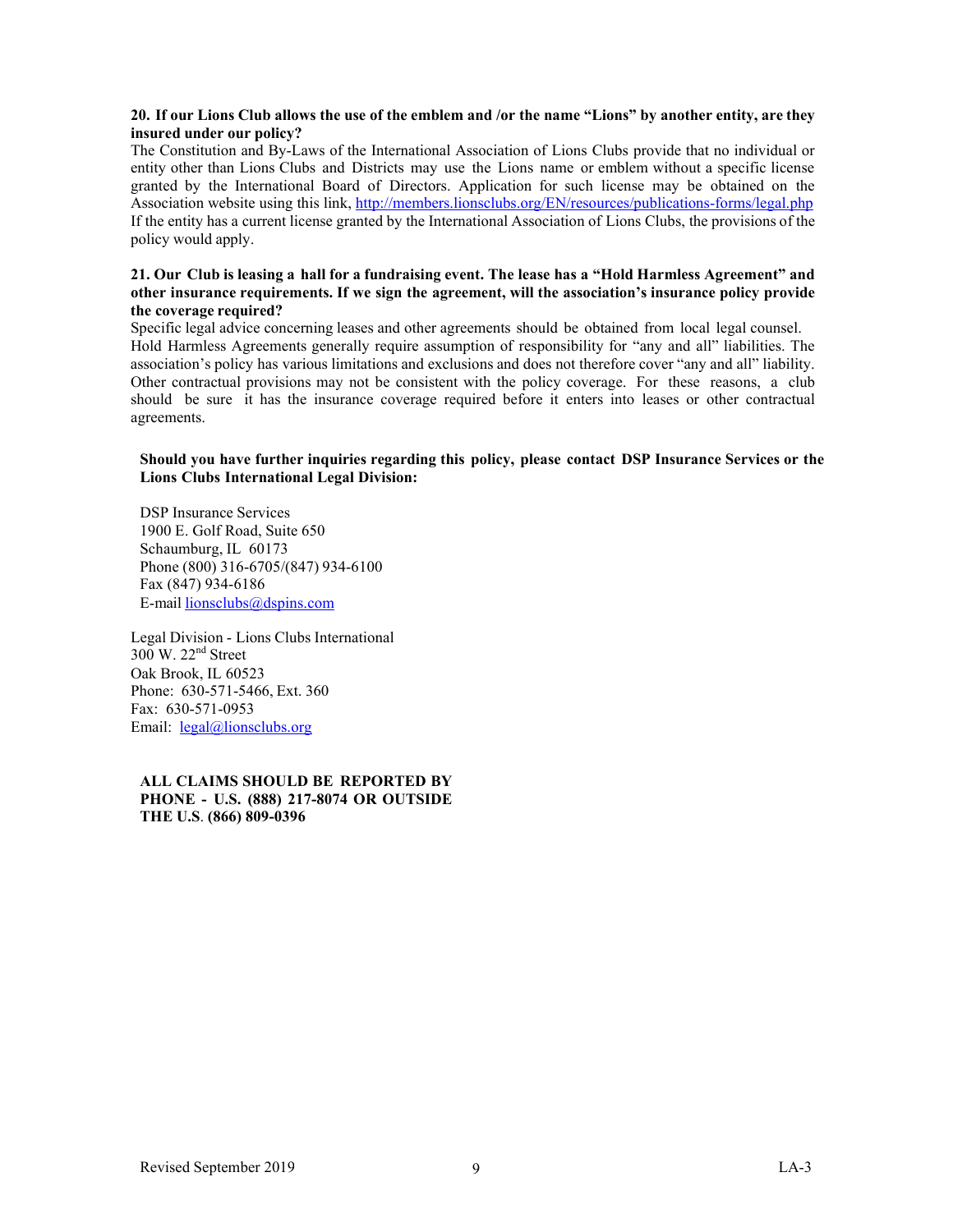# **CHUBB CLAIM OFFICE CONTACT INFORMATION**

#### **CHUBB INSURANCE GROUP/ACE INSURANCE CLAIM SERVICE OFFICES**

**\_\_\_\_\_\_\_\_\_\_\_\_\_\_\_\_\_\_\_\_\_\_\_\_\_\_\_\_\_\_\_\_\_\_\_\_\_\_\_\_\_\_\_\_\_\_\_\_\_\_\_\_\_\_\_\_\_\_\_\_\_\_\_\_\_\_\_\_\_\_\_\_\_\_\_\_\_\_\_\_\_\_\_\_\_\_\_**

#### **UNITED STATES**

ESIS Chicago Casualty Claim Office 525 West Monroe, 4<sup>th</sup> Floor Chicago, IL 60661 PO Box 4864 Chicago 60680-4864 (312) 775-7800 or (800) 250-1649

#### **ARGENTINA**

Chubb Seguros, Argentina S.A. Hipolito Bouchard 710  $11<sup>th</sup>$  &  $12<sup>th</sup>$  Floor Buenos Aires, BA C1106A61, Argentina 54.11.4510-1500

#### **AUSTRALIA**

Chubb Insurance Australia Limited 28-34 O'Connell Street Sydney N.S.W. 2000, Australia 61 (02) 9273 x 0449

#### **BAHAMAS**

Royal Star Assurance Ltd. John F. Kennedy Dr. PO Box N 4391 Nassau, Bahamas (242) 328-7888

#### **BELGIUM**

Chubb European Group Limited Amsterdam-Wegalaan 43 Hoofddorp, 2133 Netherlands 31235661824

#### **BERMUDA**

Freisenbruch-Meyer Insurance Ltd. 75 Front Street Hamilton HM12 Bermuda 1441.296.3600

#### **BRAZIL**

Chubb Seguros Brasil S.A. Avenida das Nacoes Sao Paulo – Unidas 8501-28 ander Brazil 55 (11) 45 04 69 17

#### **CANADA**

Chubb Insurance Company of Canada 199 Bay Street Suite 2500 Toronto, ON M5L1E2 416-594-2618

#### **CHILE**

 Chubb Seguros Chile S.A. Miraflores 222 Piso 17 Santiago, Chile 56 (2) 2549-8931

#### **COLOMBIA**

 Chubb Seguros Colombia S.A. Calle 72N 10-51cra 7#71-21 Torre B Piso 7 Bogotá, Colombia 571 326 6200

#### **DENMARK**

Chubb European Group Limited Birger Jarlsgatan 43 Stockholm, Sweden 11145` 46 8 692 54 87

#### **FRANCE**

Chubb European Group, Limited Le Colsee 8, Avenue de L'Arche Courbevoie Cedex, 92419 France 33 (1) 55 91 45 93

#### **GERMANY**

 Chubb European Group Limited Lurgiallee 10 Frankfurt am Main, Hessen 60439 Germany 49-69-75613-6535

#### **HONG KONG**

Chubb Insurance Hong Kong Limited 25th Floor Shui Centre No 6-8 Harbor Road Wachai Hong Kong, Hong Kong 852 3191 6391

#### **IRELAND**

Chubb European Group LTD. 2nd Floor 5 Georges Dock IFSC Dublin, 1 Ireland 353 (1) 440 1751

Revised September 2019 10 LA-3